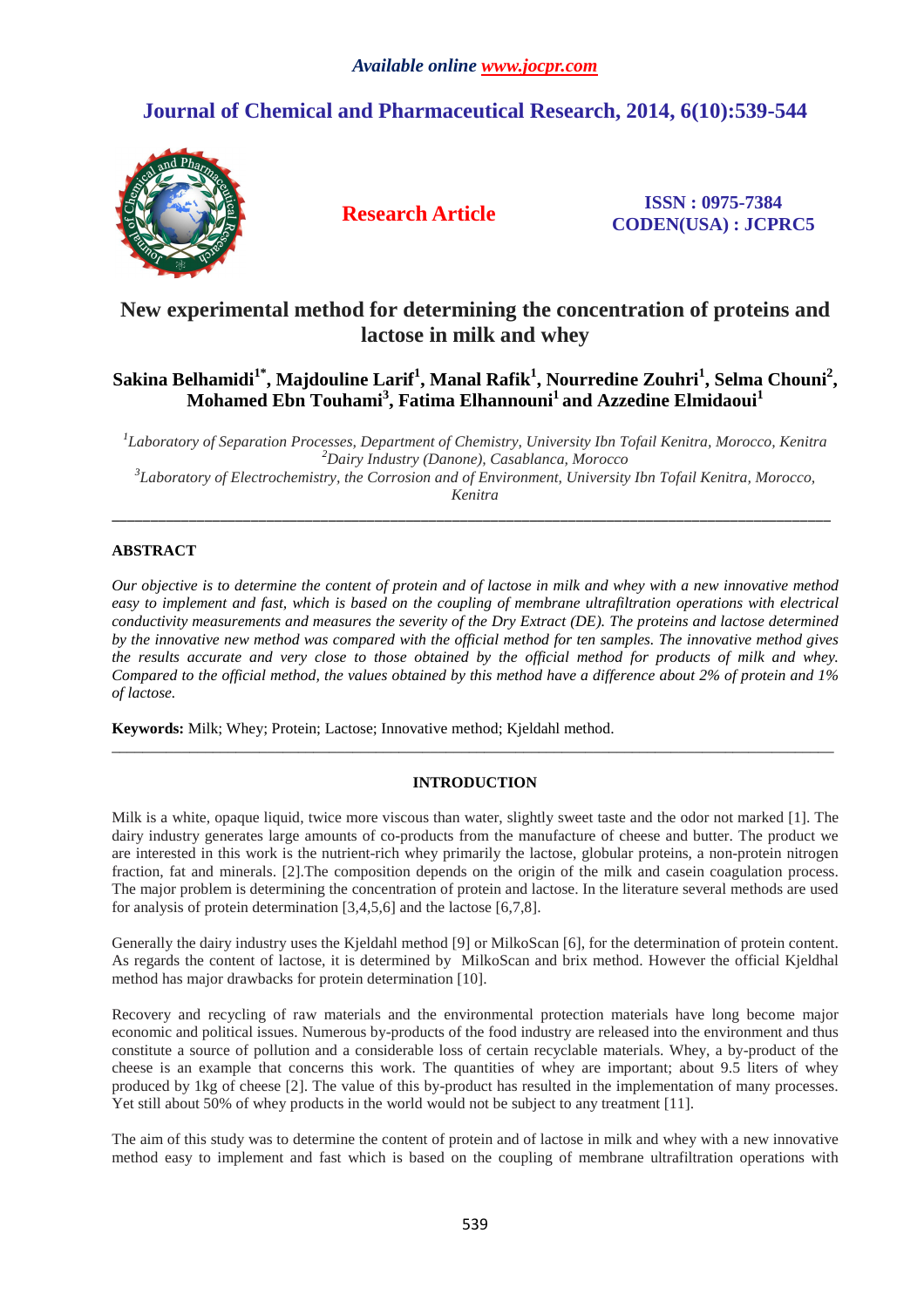measurements of electrical conductivity and gravity measurements of Dry Extract (DE). The content of protein and lactose determined by the new innovative method was compared with the official method for ten samples.

*\_\_\_\_\_\_\_\_\_\_\_\_\_\_\_\_\_\_\_\_\_\_\_\_\_\_\_\_\_\_\_\_\_\_\_\_\_\_\_\_\_\_\_\_\_\_\_\_\_\_\_\_\_\_\_\_\_\_\_\_\_\_\_\_\_\_\_\_\_\_\_\_\_\_\_\_\_\_*

#### **EXPERIMENTAL SECTION**

# **Composition of milk**

The main constituents of the milk are shown in Table 1.

| Table 1: Composition of milk |  |  |  |
|------------------------------|--|--|--|
|------------------------------|--|--|--|

| <b>Minerals salts</b> | 9   |
|-----------------------|-----|
| Lactose; g/kg         | 48  |
| Fat; g/kg             | 37  |
| Protein; g/kg         | 34  |
| Dry Extract; g/kg     | 128 |
|                       |     |

## **Composition of cheese whey**

The used whey is a rejection of the plant of the dairy industry of the Meknes city specialized in the production of yoghurt and fresh cheeses. The whey was obtained following an acidic coagulation of pasteurized milk. After milk coagulation, the whey was separated by centrifugation. The table 2 gives the composition of the acid whey.

|  | Table 2: Composition of acid whey |  |  |
|--|-----------------------------------|--|--|
|--|-----------------------------------|--|--|

| рH                  | 43    |
|---------------------|-------|
| Conductivity; µs/cm | 7.5   |
| Lactose; $g/kg$     | 43    |
| Fat; g/kg           | 0.5   |
| Protein; g/kg       | 5.5   |
| Dry Extract; g/kg   | 60.26 |

## **Experimental and procedure**

The experiments were performed in three steps:

## **Step I: Operation of Ultrafiltration**

The pilot plant of Ultrafiltration (UF) is equipped with one module contains one element. The applied pressure over the membrane can be varied from 1 to 10 bars with manual valves. The table 3 gives the characteristic of the membrane used in this operation [12]. The steps of the treatment of whey and milk are shown in figure 1.

### **Pretreatment:**

The whey and the milk undergo mono filtration on a cartridge filter to remove suspended particles and residual lipids.

## **Operation of Ultrafiltration (UF):**

Whey (or milk) pretreated undergoes an ultrafiltration. The **UF** with a volume reduction factor predetermined, will block all protein and fat (**UF**) in the retentate compartment and let the minerals and lactose in the permeate compartment. The Monitoring of the **UF** operation requires the determination of Volume Reduction Factor (**VRF**) given by the following formula:

$$
VRF = V_0 / V_R = V_0 / V_0 - V_p
$$

**Vo**: represents the initial volume of the crude sample (milk or whey),  $V_R$ : retentate volume and  $V_P$ : Permeate volume.

**Table 3: Characteristics of the used membrane** 

| <b>Membrane</b> | $P_{\text{max}}$ (bars) | рH | ٦ΟΓ | <b>Material</b> |
|-----------------|-------------------------|----|-----|-----------------|
| UF 50 nm        |                         |    | 100 | eramıc          |

Figure 1 shows the diagram of the experimental protocol.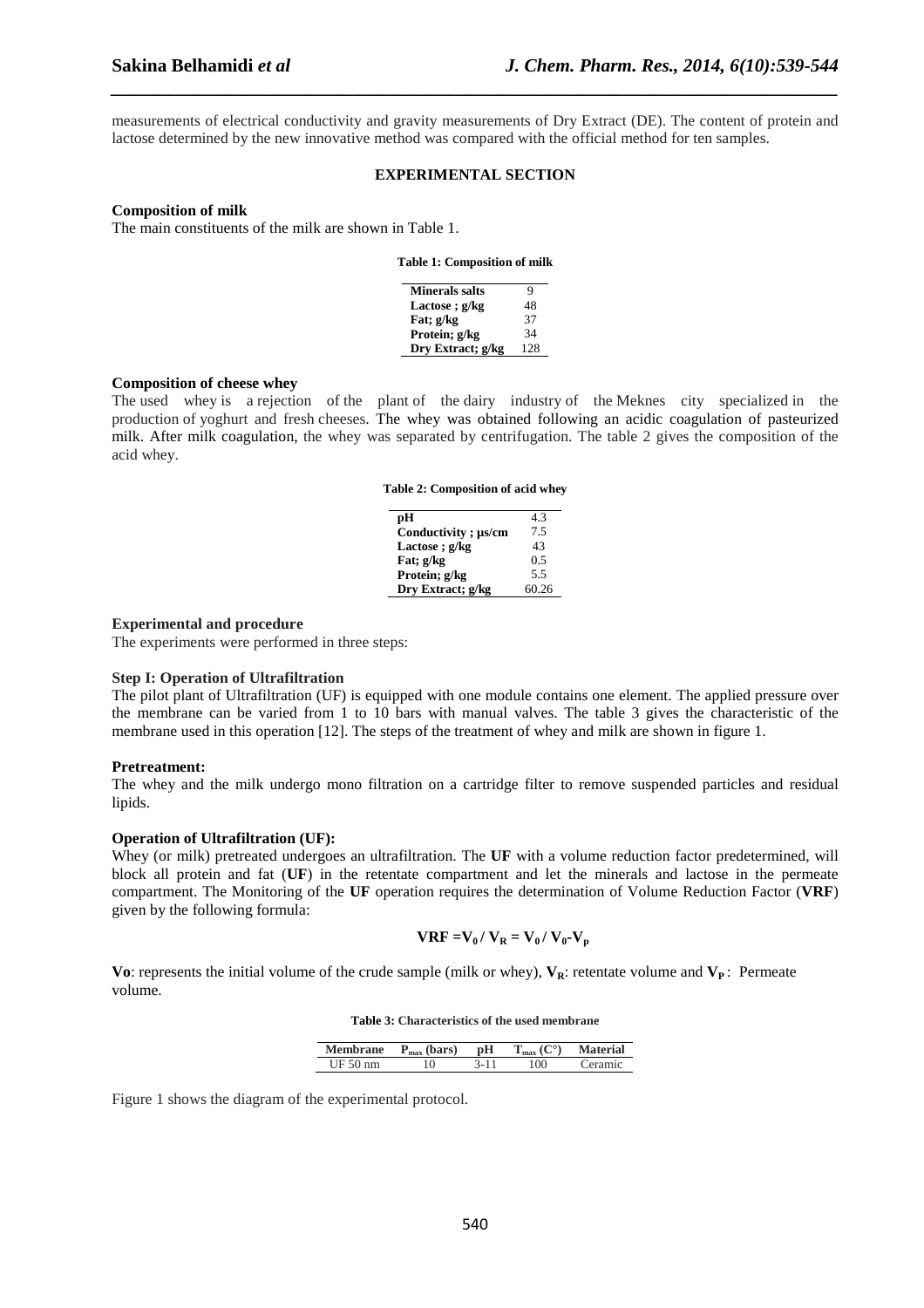

*\_\_\_\_\_\_\_\_\_\_\_\_\_\_\_\_\_\_\_\_\_\_\_\_\_\_\_\_\_\_\_\_\_\_\_\_\_\_\_\_\_\_\_\_\_\_\_\_\_\_\_\_\_\_\_\_\_\_\_\_\_\_\_\_\_\_\_\_\_\_\_\_\_\_\_\_\_\_*

**Figure 1: Diagram of ultrafiltration process** 

**C**<sub>1</sub>: concentration of proteins (g/kg); **C**<sub>2</sub>: Concentration of lactose (g/kg), **C**<sub>3</sub>: Concentration of fat content (g/kg); **C**<sub>4</sub>: Concentration of mineral salts (g/kg); **M**: Module of ultrafiltration

The composition of the whey and milk before and after **UF** is given in Table 4.

|  |  | Table4: Composition of whey and milk before and after Ultrafiltration |
|--|--|-----------------------------------------------------------------------|
|  |  |                                                                       |

| Composition          |                  | After UF                  |                 |  |
|----------------------|------------------|---------------------------|-----------------|--|
| <b>Parameters</b>    | <b>Before UF</b> | Concentrate               | <b>Permeate</b> |  |
| Fat content $(g/kg)$ | C3               | $X C_3$                   |                 |  |
| Protein (g/kg)       | $C_1$            | $X C_1$                   |                 |  |
| Lactose $(g/kg)$     | C,               | $\mathbf{C}^{\mathbf{2}}$ | С,              |  |
| Minerals (ms/cm)     |                  |                           |                 |  |

# **Step II: Conductivity measurements**

The content of minerals is calculated from the measurement of conductivity according to the formula:

Minerals 
$$
(g/kg) = EC (ms/cm)*X Factor
$$

**EC:** Electrical Conductivity

Factor **X** varies depending on the concentration of the product to be treated.

In the range of the milk and whey, the minerals content is derived from the following formula:

#### **Minerals (g/kg) = EC (ms/cm)\* 0,758**

## **Step III: Gravimetric**

The determination of the masses of samples retentate and permeate after weighing using a precision balance and after oven-drying is given by the gravimetric measurements.

- Dry Extract (DE) gives the permeate mass of mixture minerals and lactose:

$$
M_{Permeate}\,{=}\,M_{Lactose}+M_{Minerals}
$$

- Dry Extract (DE) gives the retentate masse of mixture minerals, lacotse, fat content and protein:

# $M_{\text{Retentate}} = M_{\text{Lactose}} + M_{\text{Minerals}} + M_{\text{Protein}} + M_{\text{Fat content}}$

- The lactose content is determined from the mass of permeate sample according to the formula: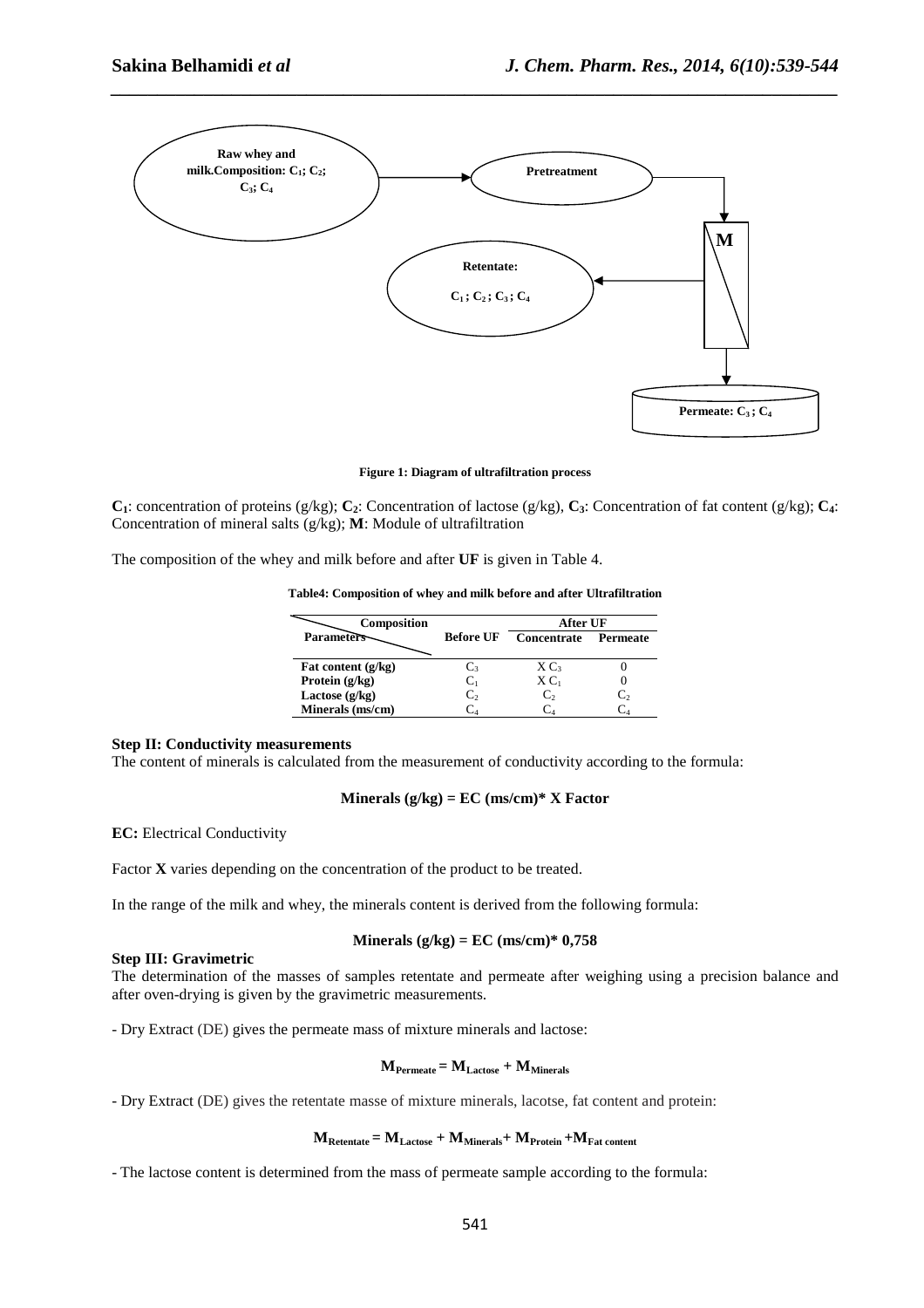## $M_{\text{Lactose}} = M_{\text{Permeate}} \cdot M_{\text{Minerals}}$

*\_\_\_\_\_\_\_\_\_\_\_\_\_\_\_\_\_\_\_\_\_\_\_\_\_\_\_\_\_\_\_\_\_\_\_\_\_\_\_\_\_\_\_\_\_\_\_\_\_\_\_\_\_\_\_\_\_\_\_\_\_\_\_\_\_\_\_\_\_\_\_\_\_\_\_\_\_\_*

**-** The protein content is given by the sum of the mass of the retentate sample.

$$
M_{\text{Protein}} = M_{\text{Retentate}} - (M_{\text{Lactose}} + M_{\text{minerals}} + M_{\text{Fat content}})
$$

**-** The content of fat is determined by the Gerber method [13].

# **RESULTS AND DISCUSSION**

## **Results of analysis of protein and lactose content in the milk**

We note that for the two curves (protein and lactose) have nearly the same pace for both methods. The results analyses show that the concentrations of protein content and of lactose by the new innovative method are almost constant.

The mean value of milk and whey is respectively about 32; 47 (g/l) and 5.5; 45.5 (g/l). These values are close to what is obtained by other authors [13] so our new innovative method used to determined the protein content and lactose similar to those found by the official method [5,6].

Figures 2 and 3 summarize the results of analysis of protein and of lactose content of milk is determined by two methods. We perform three repetitions for each sample to reduce uncertainty.





**Figure 2: Variation of lactose content for 10 samples of milk by both methods of analysis** 

**Figure 3: Variation of protein content for 10 samples of milk by both methods of analysis** 







**Figure 4: Variation of lactose content for 10 samples of whey by both methods of analysis** 

**Figure 5: Variation of protein content for 10 samples of whey by both methods of analysis** 

*Method 1: Innovative method; Method 2: Kjeldahl method* 

## **Results of analysis of protein and lactose content in the whey**

The variation of the lactose content of the 10 samples is the diluted effluent whey by the two methods of analysis varies in a constant manner with a good percentage. For proteins there is a constant variation for both methods.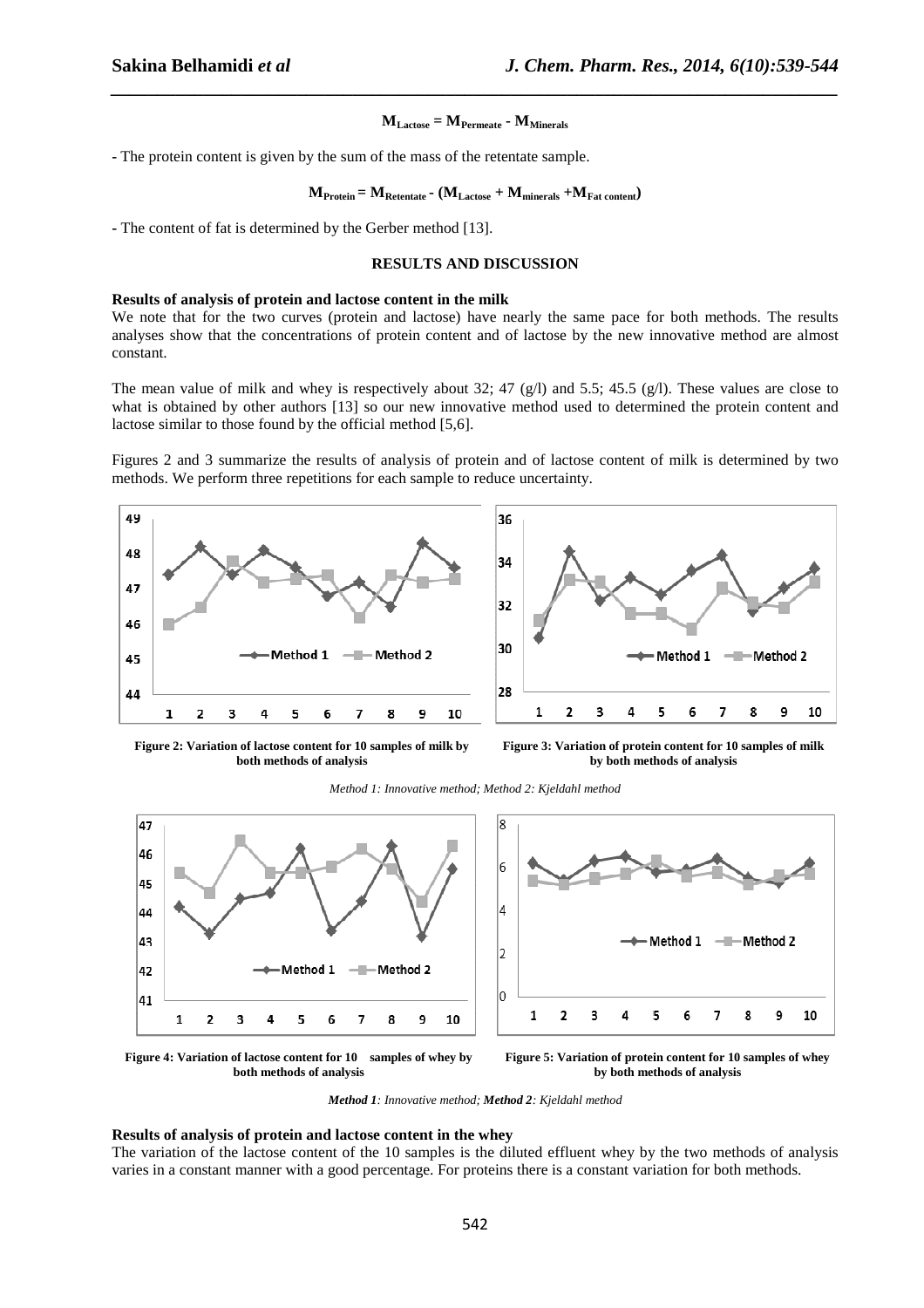Figures 2 and 3 summarize the results of analysis of protein and lactose content of whey is determined by two methods. We perform three repetitions for each sample to reduce uncertainty.

*\_\_\_\_\_\_\_\_\_\_\_\_\_\_\_\_\_\_\_\_\_\_\_\_\_\_\_\_\_\_\_\_\_\_\_\_\_\_\_\_\_\_\_\_\_\_\_\_\_\_\_\_\_\_\_\_\_\_\_\_\_\_\_\_\_\_\_\_\_\_\_\_\_\_\_\_\_\_*

## **DISCUSSION**

In Morocco, there has never been reported valuation of by-product of cheese (the whey) that is generally evacuated to the treatment plant without any treatment. This inhibits the dysfunctional step by the presence of organic substances contained in the whey [14].

To address this problem we have tried to develop beginning with the first step to develop the whey from cheese by the recovery of the protein that makes up about 20% of milk protein and has a high nutritional value [15].

In addition to the protein, the whey also contains a significant amount of lactose about 10% [15]. The use of whey to produce value-added products will have a very important advantage economically and environmental [16]. The practice most widespread is the enrichment of cheese milk protein to increase the cheese yield and the production of alcohol from the lactose used as a fermentation substrate. The literature survey shows that the concentration of protein and lactose in the whey is respectively about 6; 45 (g/kg) [17]. To the milk is of the order 35; 49 (g/kg) [18]. Measurements of the concentration of these two components are given by official methods.

For the Protein, Bradford and Lowry [3, 19] have measured the concentration of protein based of the colorimetric and spectroscopic analysis, in this case showed a protein concentration about 6  $g/l$  in the whey.

For the Lactose, official method used for this analysis is that of Allihn-Soxhlet, Spectroscopic [7, 8] shows measurements of the concentration of lactose in the whey of the order of 45 g/kg. Despite the use of these methods for determining the rate of protein/lactose in the both products, the disadvantages present in these methods limits their application.

We recall that the objective of our study is the determination of a new innovative method for the determination of the proteins content and lactose in milk and whey than the official method of analysis has many drawbacks, it is a slow process and requires a lot of time, chemicals and special equipment and can be a risk of leakage of harmful products such as CO2.To overcome the problems for measuring of protein content and lactose by the official method in our study is adopted a new innovative method that developed in our laboratory, it is an easy and rapid method and does not require a lot of products, which is based on the coupling of three steps, the operations of membrane Ultrafiltration (UF) with measurements of electrical conductivity and gravity measurements of Dry Extract (DE).

For both methods the analysis was verified over a hundred samples of milk and whey, we limit ourselves to presenting the results of ten samples. The figures 2, 3, 4 and 5 confirm the results obtained for both products. The variation curves of protein and lactose in the milk and whey present almost the same curve in the range of 2% of proteins and 1% of lactose determined by the innovative method.

## **CONCLUSION**

The use of the new innovative method has enabled us to respond in part to new data to solve problems of the rate measurements of protein/ lactose and choose the best method.

The new method is based on the coupling of 3 easy steps to implement, fast does not require much time or product and in return gives reliable results. The results of the reliability for this method allow determining the contents of the two components (proteins, lactose) at the same time. This method is applicable for both sample of milk and raw whey and concentrated. Assay results confirm the feasibility and reliability of this new method.

## **Acknowledgements**

This work was supported by The Dairy industry (Danone-Morocco). The authors are grateful for this support.

## **REFERENCES**

[1] C.Alais. Principes des techniques laitières. Paris, Editions Sepaic. 4c éd. 814 pages. Science du lait, **1984**.

[2] O.Dıaza, C D. Pereirab, A.Cobosa*, Food Hydrocolloids*, **2004**, 18, 601–610.

[3] M M.Bradford.. *Anal. Biochem*, **1976**, 72, 248-254.

[4] H.Delobette, A.Friry; Plewniak et J M Egly. Le dosage des protéines*. Biofutur*, **1991**,41, 3-11.

[5] P.Smith et al., *Anal.Biochem*, **1990**,150, 75-85.